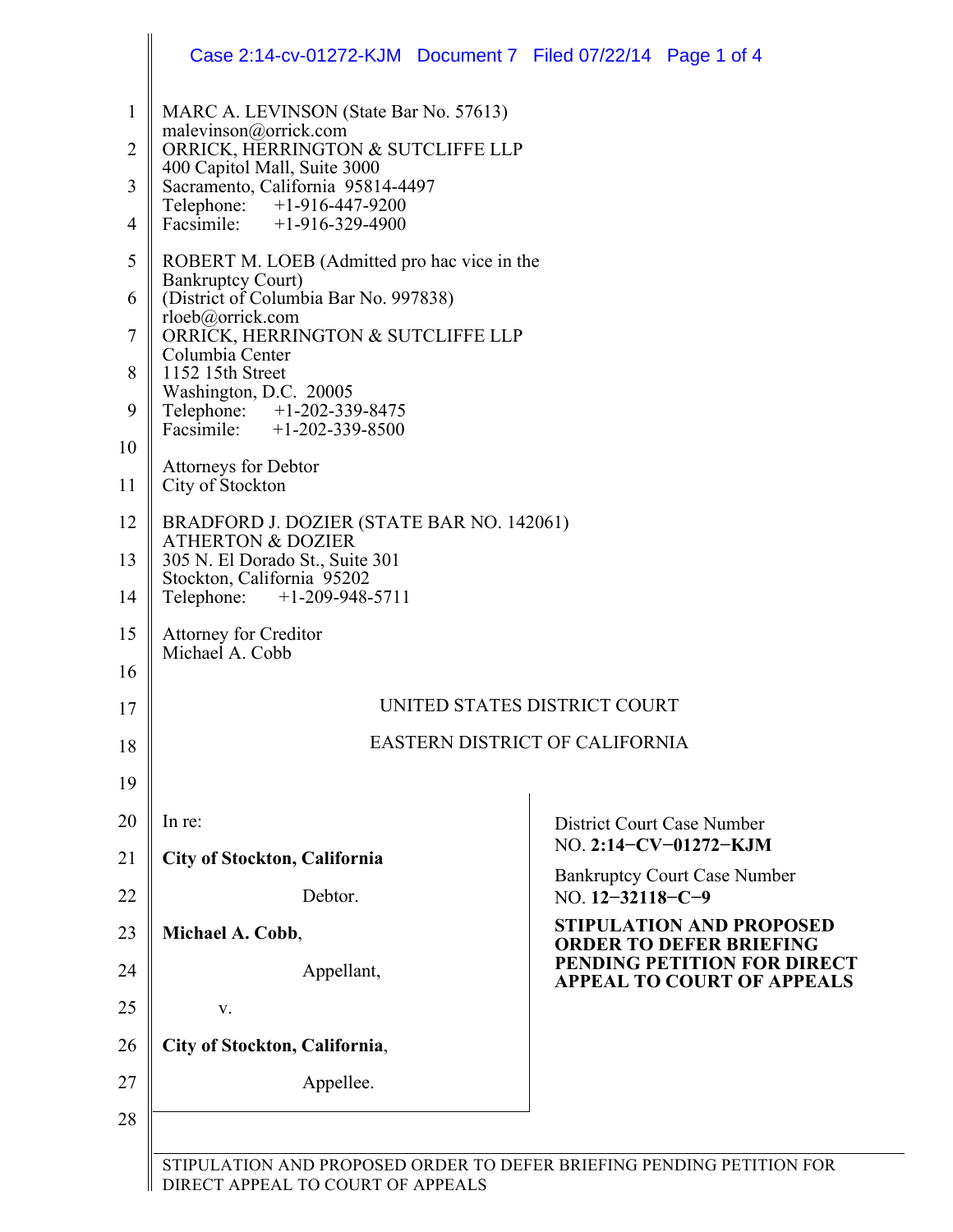## Case 2:14-cv-01272-KJM Document 7 Filed 07/22/14 Page 2 of 4

1

2

3

4

5

6

7

8

9

27

28

Appellant Michael A. Cobb and Appellee the City of Stockton (collectively, the "Parties"), through their respective counsel, hereby stipulate to the following:

- 1. On June 3, 2014, the Parties jointly filed their Official Form 24 Certification To Court Of Appeals By All Parties [Bankr. Dkt. No. 1540] ("Certification Request") with the bankruptcy court. The Certification Request, a copy of which was attached to the "Stipulation and Request for Certification to Court of Appeals by All Parties" as Exhibit A as filed herein July 15, 2014 (Docket No. 6), requested certification of this action to the Court of Appeals for the Ninth Circuit pursuant to 28 U.S.C. § 158(d). The bankruptcy court took no action on the Certification Request.
- 10 11 12 13 14 2. By reason of the transmission of the record to this Court by the bankruptcy court (Docket No. 3), and pursuant to Federal Rule of Bankruptcy Procedure 8001(f)(3)(A) and 8007(b), the Parties renewed their request for certification to the Court of Appeals under the "Stipulation and Request for Certification to Court of Appeals by All Parties" filed herein July 15, 2014 (Docket No. 6). This request for certification remains pending before this Court.
- 15 16 17 18 19 3. Section  $158(d)(2)(B)(ii)$  permits parties to a bankruptcy appeal to request certification to the court of appeals when they agree that circumstances warranting direct appeal to the court of appeals are present. Upon such "request made by a majority of the appellants and a majority of the appellees," the court "shall make the certification" requested. *Id*. Certification in these circumstances is required and non-discretionary.
- 20 21 22 23 4. Section 158(d)(2) provides jurisdiction to the court of appeals to hear the appeal if the parties to the appeal certify that circumstances warranting a direct appeal to the court of appeals are present and "if the court of appeals authorizes the direct appeal of the judgment, order, or decree."
- 24 25 26 5. Pursuant to Federal Rule of Bankruptcy Procedure 8001(f)(5), once the district court issues the certification, one or more parties must petition for permission to appeal to the court of appeals in accordance with Fed. R. App. P. 5 no later than 30 days after the certification has become effective. Appellant intends to file the petition to the Court of Appeals for the Ninth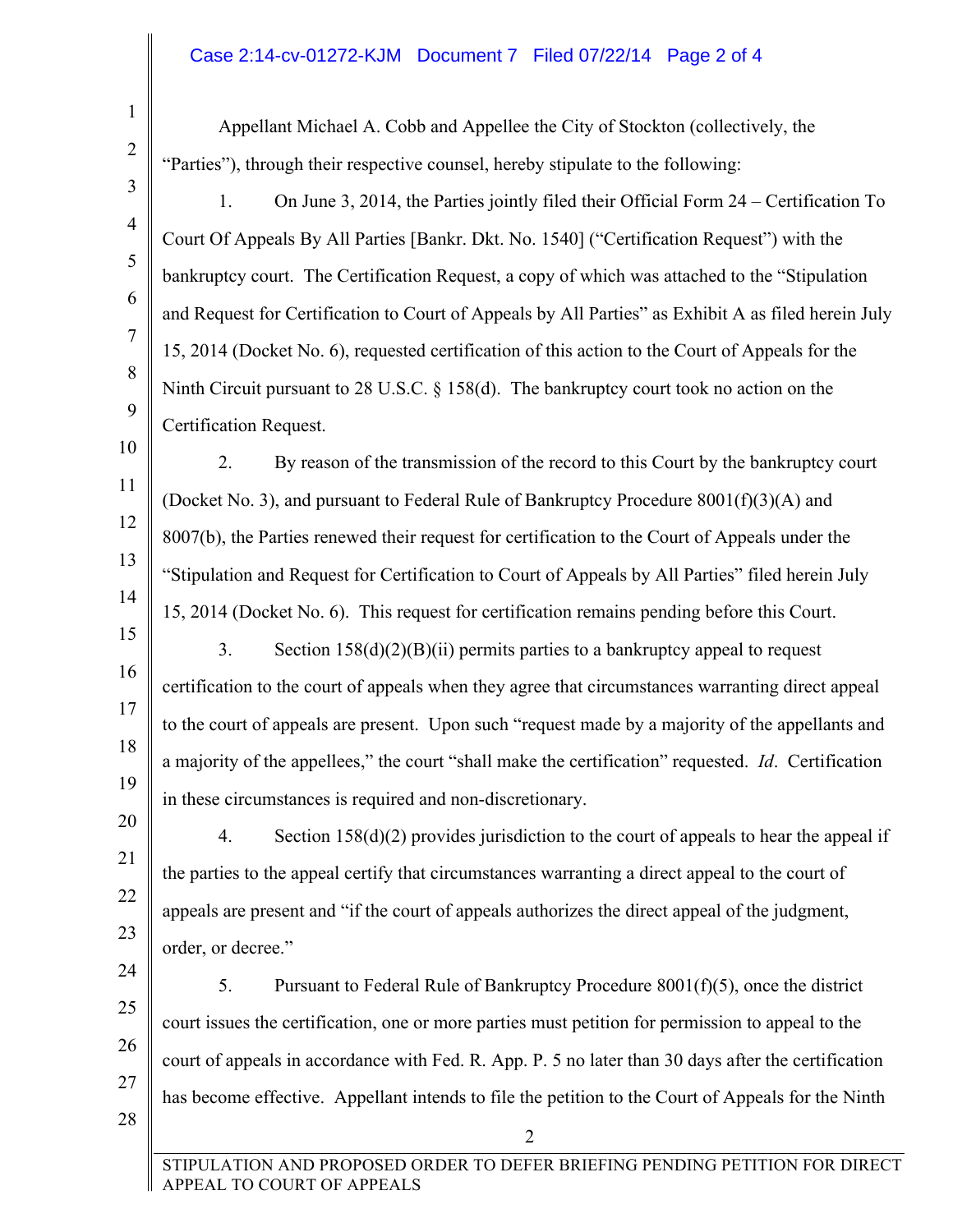## Case 2:14-cv-01272-KJM Document 7 Filed 07/22/14 Page 3 of 4

Circuit to hear the appeal in this matter promptly after certification by this Court and within the time prescribed by this rule.

- 6. On July 8, 2014, the Clerk of this Court issued a briefing schedule "Briefing Schedule in Bankruptcy Appeal" (Docket No. 4) requiring briefing on a fourteen day schedule between appellant and appellee.
- 6

21

/ / /

22

23

24

25

26

27

28

1

2

3

4

5

7 8 9 10 11 12 7. Given that the Parties have requested certification of this appeal to the Court of Appeals and that such certification is mandatory, the Parties respectfully stipulate and request that the briefing of the appeal in this court be deferred until such time as the Court of Appeals acts on the petition to hear the appeal made to it after certification. If the Court of Appeals grants the direct appeal, the briefing of the appeal in this Court will be moot. If the Court of Appeals denies the direct appeal, the appeal would then be heard in this Court in the first instance. In that event, the parties stipulate and request that the briefing schedule be modified as follows:

- 13 14 15 a. The appellant's opening brief and excerpts of record are due, filed in the district court, within twenty-one (21) days after service of any denial of a petition for the appeal to be heard by the Court of Appeals pursuant to 28 U.S.C. § 158(d)(2).
- 16 17 b. The appellee's opening brief is due, filed in the district court, within twenty-one (21) days after service of appellant's brief.
- 18 19 20 c. The appellant may file a reply brief with the district court, within twenty-one (21) days after electronic service of appellee's brief.

3 STIPULATION AND PROPOSED ORDER TO DEFER BRIEFING PENDING PETITION FOR DIRECT APPEAL TO COURT OF APPEALS